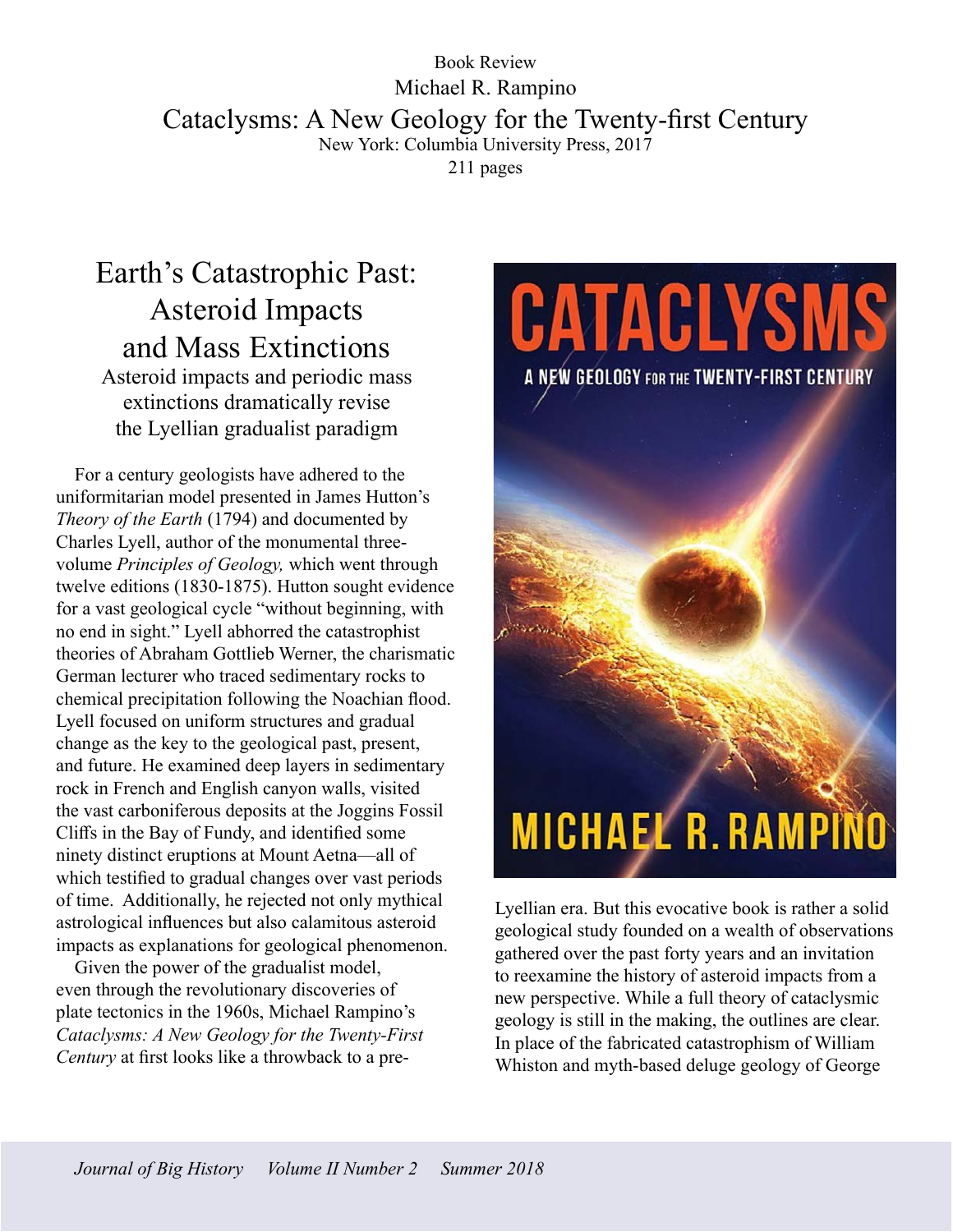Cuvier and Werner, Rampino has compiled the emerging evidence for regularity in astronomical events affecting the Earth and life, with coherent scientific theory as explanation.

Rampino's starting point is "the Alvarez hypothesis" that emerged with the 1979 discovery by Walter Alvarez of an iridium-rich deposit at the Cretaceous/Paleogene boundary dating to 65 million years ago (mya). Discovered first in the Apennine Mountains in Italy, the same layer was subsequently located at 350 locations worldwide. The tell-tale iridium, an element almost non-existent on Earth, is a certain marker for an extraterrestrial origin. Calculating its source as a 6 to 10 mile diameter asteroid, Alvarez published his theory in *Science* (1980), linking this cataclysmic impact to the already well-established and dated extinction of the dinosaurs. A decade later the 90-mile diameter crater was located under the Yucatan Peninsula, its center near the town of Chicxulub after which it is named. Dated also at 65 mya, this crater has now been accepted as the smoking gun verifying the Alvarez theory.

The effects of the Chicxulub asteroid are several: besides plunging the world into darkness and destroying the food source of dinosaur predators, it jump-started mammalian and primate ascendancy and ultimately cleared the ground for human emergence. It was thus a chance event to which we probably owe our present existence. But the record of earlier mass extinctions raises the question whether asteroid impacts may explain cataclysmic extinction events in the more extensive history of life.

Rampino has been studying mass extinctions and asteroid impacts for more than thirty years, punctuated with exploratory articles in *Science*, *Nature*, *Geology*, and various astronomy journals. Impact craters more than a few tens of millions years old are often hidden from easy discovery by erosion, sediment accumulation, and forest overgrowth, but the larger ones leave behind welldefined evidence. The Chicxulub impact is marked

by shocked quartz scatterings, microtektites on the island of Haiti, boundary sediments on Cuba, and widespread deposits from a 100+ meter tsunami in northeast Mexico and the Brazos River Valley in Texas. Paleobiology has established extended records of mass extinctions, presumably with additional evidence yet to be discovered. Five are well known: at the end of the Ordovician (444 mya), the late Devonian (372 mya), end of the Permian (252 mya), end of the Triassic (201 mya), and the end of the Cretaceous (66 mya). But noticeable disruptions in fossil inventories have established numerous intermediate extinctions, some contemporaneous with large-impact craters.

The correlation of asteroid impacts with mass extinctions demands multidisciplinary explanation spanning three hitherto discrete disciplines: astronomy, geology, and biology. During the decades of Rampino's researches, the linkage between impacts and extinctions has achieved a measure of clarity. Initially, asteroid arrivals seemed random, but careful correlation indicates impacts clustering at intervals of 26 million years—a repetition that begs for an explanation. It was assumed that asteroids most often originated in the Solar System Oort Cloud beyond the planets, but what periodic event might account for disruption of the Cloud that could send asteroids careening into the inner Solar System? Given the thousands of Near Earth Objects presently orbiting the Sun alongside the relative rarity of life-threatening impacts, it could be assumed that multitudes of dislodged asteroids would be necessary to produce a measurable uptick of collisions.

Various theories have been suggested: a star on an erratic 26-million year orbit or the passage of the Solar System through the galactic arms of the Milky Way; but decisive evidence is lacking. Rampino gives credit to Richard Strothers for pointing out what is called z-oscillation: the Solar System's periodic crossing of the galactic plane. As it circles the galaxy on its 225-million-year orbit, the Solar System crosses the galactic midplane at an